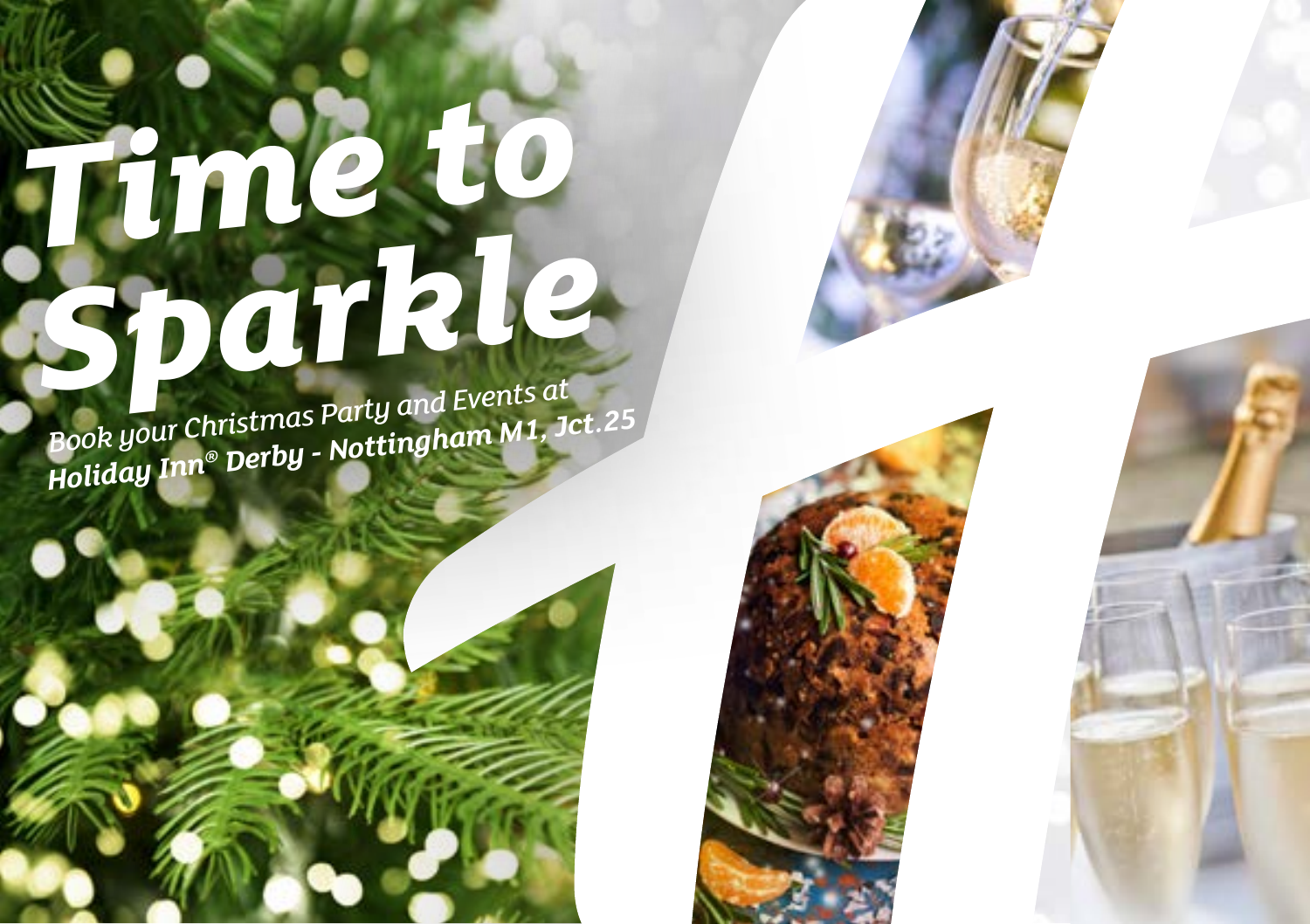Whether you're looking to organise a spectacular Christmas party for colleagues, a festive night out for friends or a celebratory feast with loved ones, we've got the perfect package for you.

### *Celebrate with us*



2

Why not join us at the Holiday Inn Derby - Nottingham M1, Jct. 25 to celebrate Christmas 2022 in style?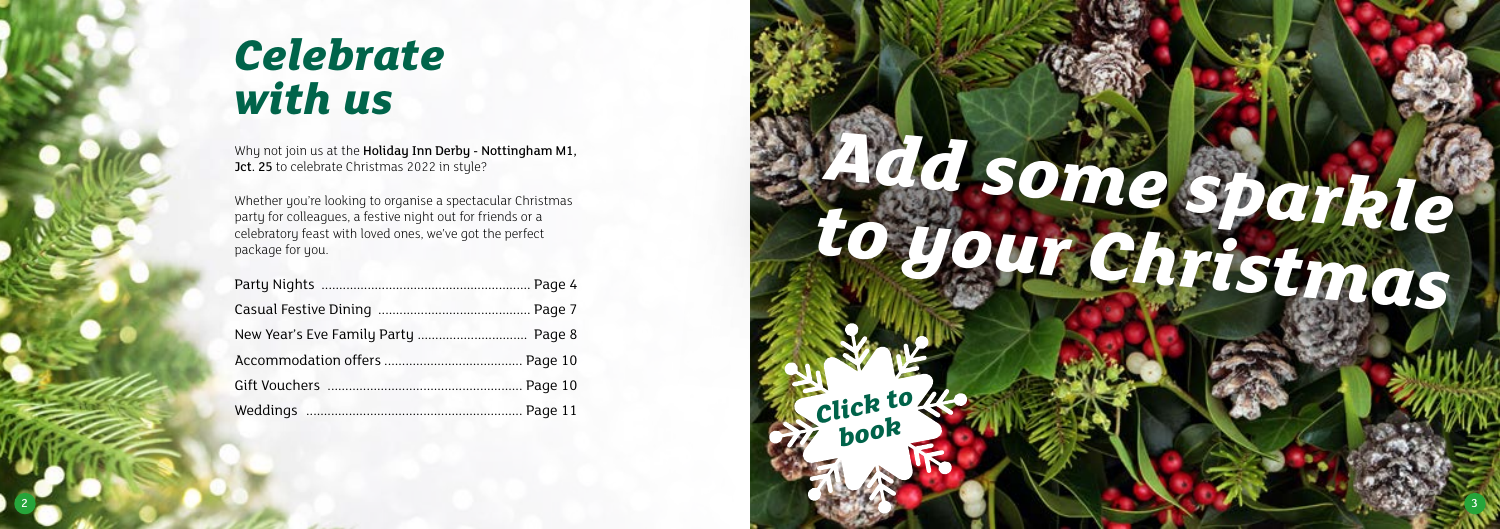#### *All-Inclusive Party Night*

Our all-inclusive party nights include everything you need for the perfect festive night out! Enjoy a three-course meal, disco and drinks throughout the evening. The bar will offer you plenty of choice from house wine, house spirits & mixers, draught lager/beer, selected alcopops and soft drinks all included in the price. The all-inclusive bar is available from 8pm - 12am

> **Fridays: 9th and 16th December Saturday 17th December**

#### **£44.95 per adult**

**Fridays: 25th November & 2nd December Saturday 26th November**

# *[Party Nights](https://derby-nottingham.hichristmas.co.uk)*

Our festive party nights can accommodate up to 150 people and feature a private bar area. All-Inclusive parties commence at 7.30pm, dinner served at 8.00pm, last orders at mid-night and carriages at 12.30am.



**£49.95 per adult**

#### *Meet, Stay and Party*

Work, rest and play! Join us throughout November, December or January with your colleagues for a full-day meeting, your choice of celebration in the evening, overnight accommodation and breakfast the following day. Plan your end-of-year meeting today! Please enquire for availability and pricing.

#### *Private Parties*

From intimate family gatherings to large corporate parties, we have functions rooms available to hire based on your requirements. Please contact us so we can help you plan your perfect celebration. Minimum numbers apply. Prices available upon request. Pre-booking only and subject to availability. Dates sell fast so enquire today!

4

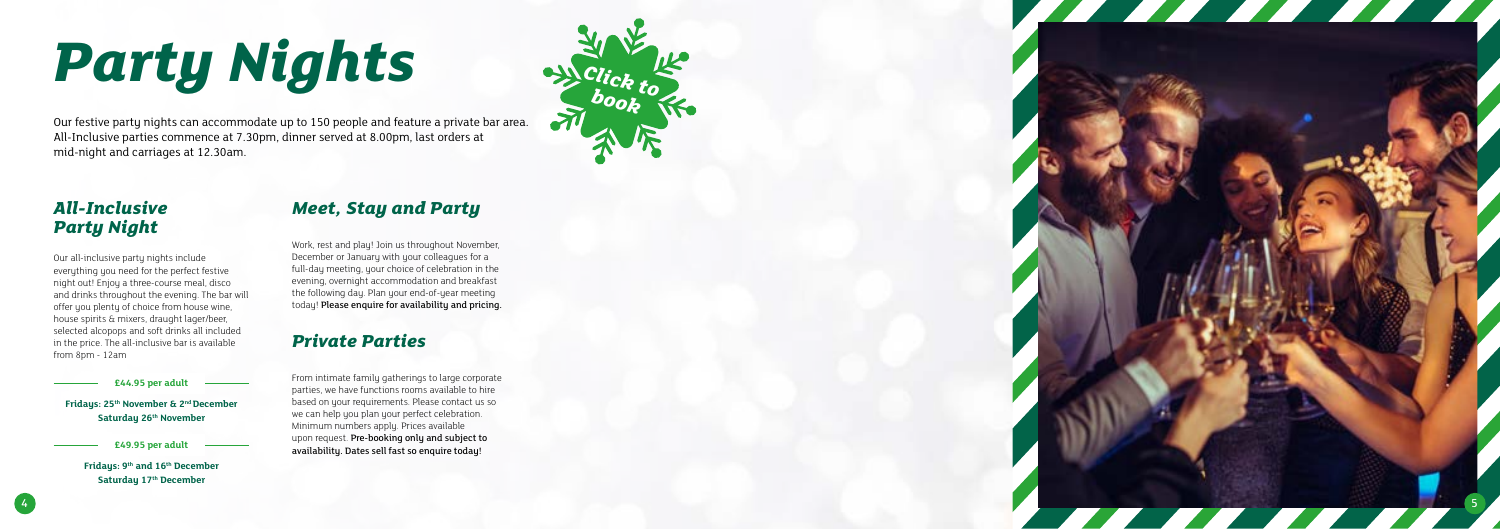## *[Casual Festive](https://derby-nottingham.hichristmas.co.uk) Dining*

Whether you're looking to organise a spectacular Christmas dinner for colleagues, a festive lunch for friends or a celebratory feast with loved ones, we've got the perfect event for you.

#### *Festive Lunch*

Our festive lunches are perfect for any occasion, whether you want to spend time with family, friends or work colleagues. Includes a glass of fizz upon arrival and a three-course festive meal.

**Available seven days a week. (subject to availability). Pre-booking essential. Call 03333 209 327 opt 4 for to book.**

#### *Pizza and Prosecco*

Pizza and Prosecco = Perfect! Book today so you can enjoy a pizza and a glass of Prosecco each in the relaxed atmosphere of our Open Lobby.

#### **£14.95 per person**

#### *Festive Fizz Afternoon Tea*

Enjoy a festive afternoon tea, including tea & coffee and a refreshing glass of fizz! The perfect treat for anyone to enjoy. It also includes a selection of sandwiches, scones with cream & jam and a mouthwatering slice of seasonal cake.



#### **£18.00 per person**



**From £17.95 per person**

**Available every Tuesday and Thursday throughout December at 12pm, 12:30pm and 1pm. Pre-booking essential, available to book online.** 

**Fridays and Sundays throughout December at 5pm, 6pm and 6:30pm. Available to book online.**

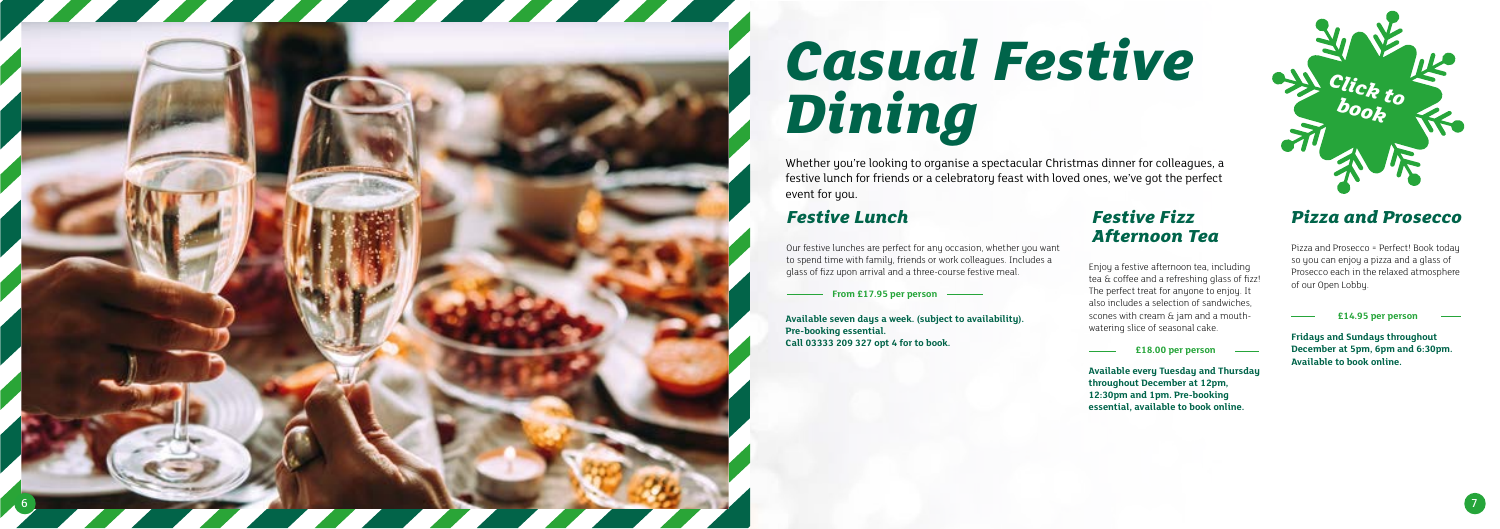### *[New Year's Eve](https://derby-nottingham.hichristmas.co.uk) Family Party*

Let's get the party started with all the family to enjoy! You will be greeted with a drink upon arrival, followed by fantastic food, children's party games and disco until 12:10am. Think the little ones might be tired? We have family rooms available too! Grab all of the family and make the last night of 2022 one to remember!

> **£44.95 per adult £24.95 per child (aged 3-12 years) Under 3's eat free Saturday 31st December**

*Click to book*

*Menus to follow*

8

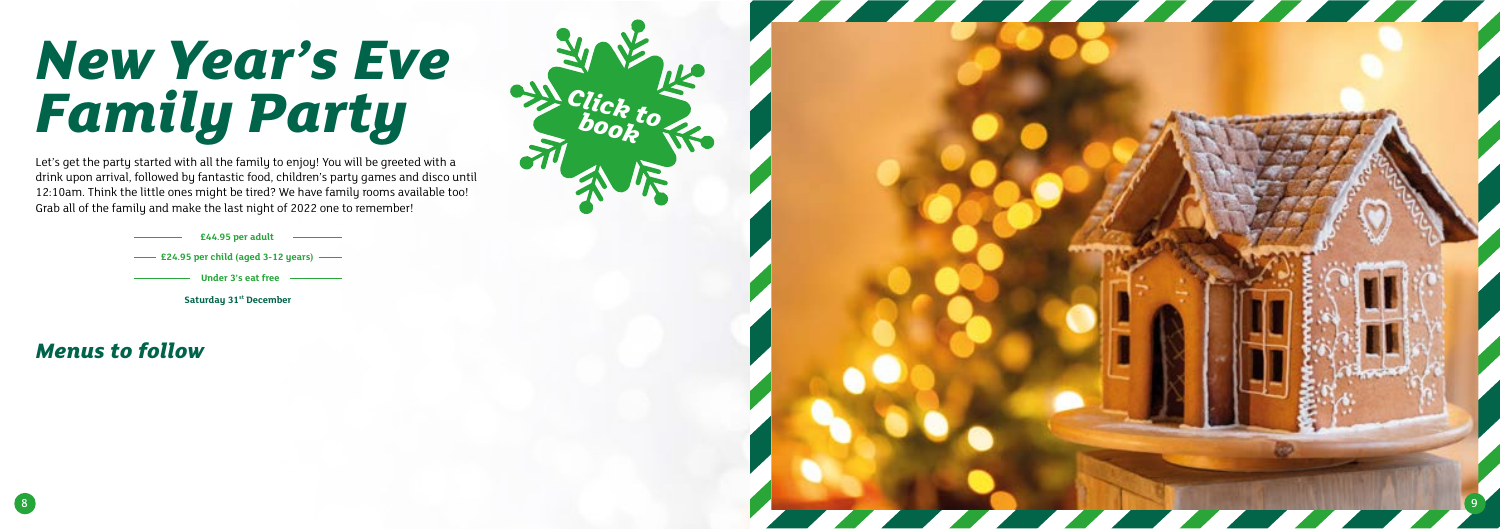### *Stay With Us*

Why not make a night of it and enjoy our special Christmas rates? Room types include standard double, family and twin. Take advantage of up to 20% off our best flexible, bed and breakfast rate. No deposit required and can be cancelled free of charge up to 48 hours prior to arrival.

### *Gift Vouchers*  $-$  Up to 20% off  $-$

We are excited to share with you the amazing gift vouchers we now have available at Holiday Inn Derby - Nottingham. From delightful afternoon teas to overnight break packages, there's a gift for everyone. Give the gift of travel this year!



Christmas is such a wonderful time of year, why not consider having a festive wedding celebration? Our weddings are [available all year round and our fantastic wedding team will work with you to ensure you get everything you desire to](http://www.hiderbynottinghamhotel.co.uk/weddings)  make your special day a dream come true.



#### Contact us to start creating a wedding that's you, or click to find out more about our weddings



# A WEDDING THAT'S YOU